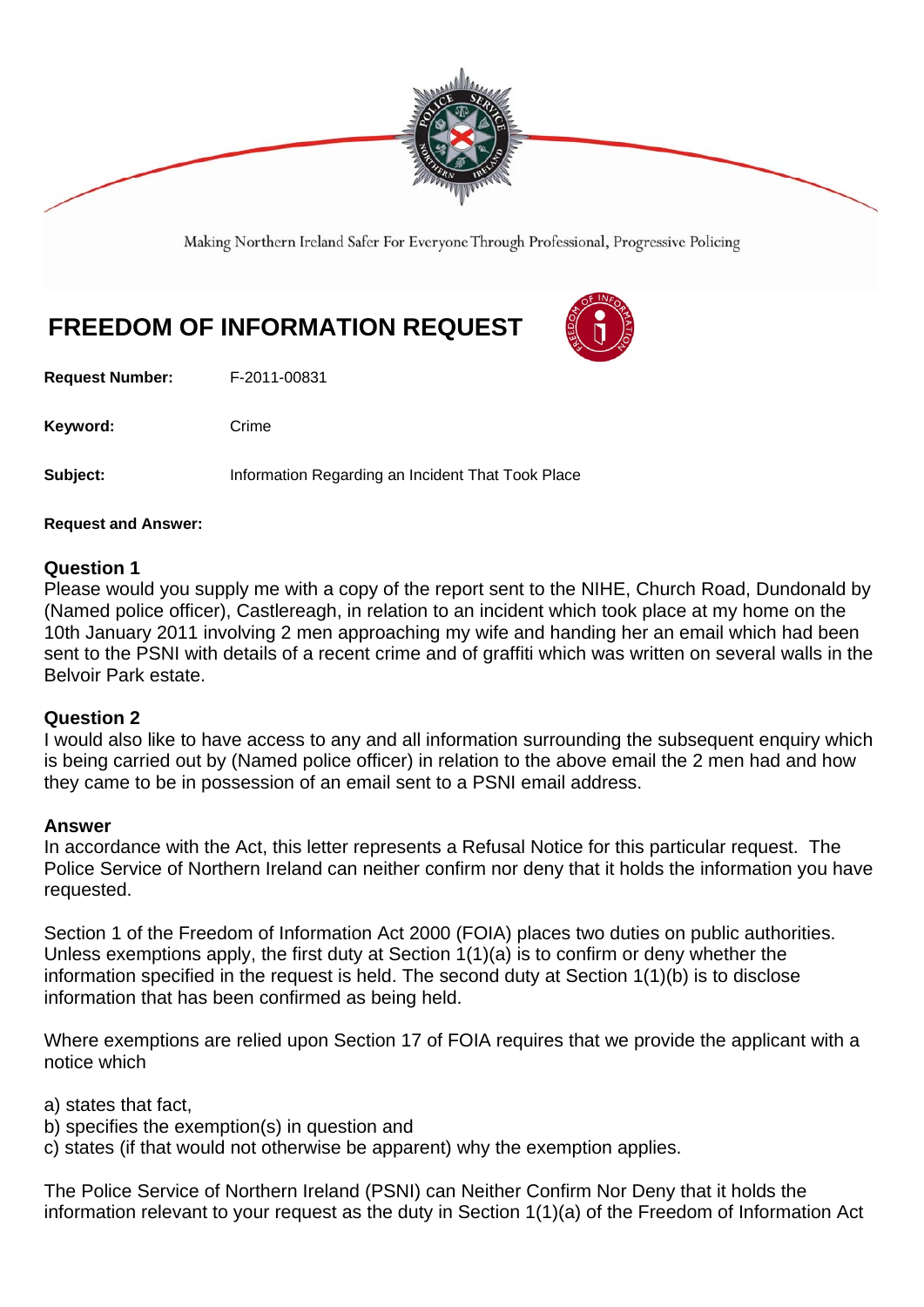2000 does not apply by virtue of the following exemptions:

Section 30(3) Investigations and Proceedings Section 40(5) Personal Information

Section 30 is a class based and qualified exemption. This means that it is not necessary to consider the harm in confirming or denying the existence of the requested information but it is necessary to consider the public interest. If the information were held it must fit into the class of information covered by this exemption and if it were held it would be held for the purposes of an investigation to determine whether an offence has been committed and therefore would clearly fall within the class of information provided by this exemption. Confirming or denying that the PSNI holds any information in relation to investigations it may or may not have conducted would undermine any such investigation by alerting those who are suspected of offences and giving them the opportunity to and means to influence the outcome of any such investigation or subsequent court proceedings, including any subsequent potential appeal or retrial.

Although Section 40 is a class based and absolute exemption, it is necessary to consider the public interest for the purposes of confirming or denying the existence of the requested information. This exemption applies because all releases under FOI are releases into the public domain and not just to an individual. The requested information, if held would relate to the individuals concerned. Whilst the PSNI would always wish to be transparent and accountable, no release under FOI should be made where an individuals data protection rights would be breached. Not only would this be a breach of Data Protection legislation by the PSNI, but it would also leave the PSNI open to action against it by individuals concerned.

# **Public Interest Test**

## Section 30

## Factors Favouring Confirmation or Denial

Confirming the existence of information would show that the PSNI conducted an investigation, which the public would expect.

## Factors Against Confirmation or Denial

Confirming or denying the existence of the requested information in relation to this alleged incident/enquiry would hinder the prevention and detection of crime as an investigation or the outcome of subsequent proceedings could be compromised.

## Section 40

## Factors Favouring Confirmation or Denial

Confirming or denying whether the PSNI hold this information would aid accountability in that the public could see what action is or is not taken by police when an incident is reported to the police service.

## Factors Against Confirmation or Denial

Confirming or denying the existence of the requested information would contravene the first principle of the Data Protection Act which states that personal data shall be processed fairly and lawfully and that a public authority must handle people's personal data only in ways that they would reasonably expect. The breach of any individual's data protection rights would be caused by confirmation or denial. This is so whether or not the information is held.

## **Decision**

At this time the potential harm to current and/or future investigations outweighs any public benefit in knowing if any information is, or is not held. Whilst there is a public interest in the transparency of